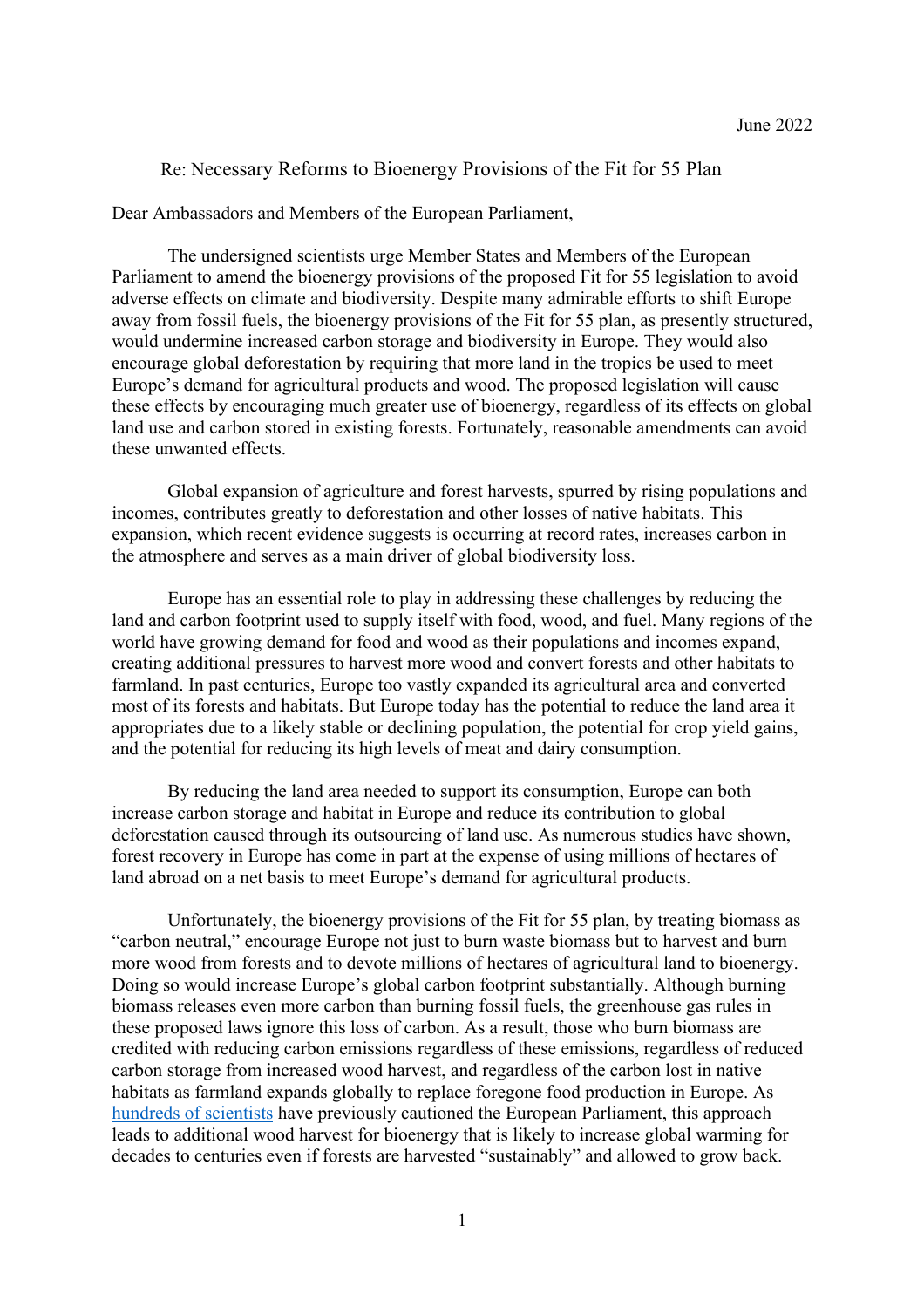As a result, European Commission modeling of the Fit for 55 plan projects a four-fold increase in Europe's import of wood for bioenergy by 2050. It also projects that energy crops by 2050 will occupy 22 million hectares in Europe, roughly a fifth of Europe's cropland, competing with land for Europe's food production and restoration of nature. Dedicating one fifth of cropland to energy crops globally would require additional expansion of cropland into forests and other habitats by an area the size of India. European biodiversity would also decline due to the projected loss of roughly half of Europe's biologically diverse, seminatural grasslands.

The present deepening food crisis, spurred by the war in Ukraine, demonstrates the dangerous consequences of this approach to bioenergy. While global shortages of grain and vegetable oil are sending prices soaring, Europe could more than replace Ukrainian vegetable oil exports by cutting its biodiesel consumption; in addition, Europe and the U.S. could replace Ukraine's grain exports by cutting grain-based ethanol in half. Although energy crops might use less fertilizer than food crops, producing them still requires productive land that could otherwise be used to produce food or to store carbon in native vegetation.

The European Commission has expressed the idea that new Land use, land-use change, and forestry (LULUCF) requirements counteract these perverse incentives by encouraging Member States to preserve carbon in their own forests, but that is unlikely to be effective while current bioenergy rules remain. Regardless of country incentives from LULUCF rules, bioenergy will remain effectively seen as carbon neutral for power plants, factories, the road transport industry, airlines, shipping companies, and other energy users because of the way their emissions are counted. Energy users will therefore continue to have strong incentives to burn fuels from wood or energy crops grown on cropland regardless of foregone food supply and carbon storage. If LULUCF rules cause Member States to restrict the harvest of wood domestically, bioenergy rules will encourage even more offshoring of Europe's demand for wood and agricultural products, further increasing global deforestation.

Amendments should correct the flawed climate accounting surrounding biomass in Fit for 55 by recognizing the carbon costs of devoting land and wood to bioenergy. As a major step forward, the Parliament should adopt amendments to eliminate the zero-carbon rating for burning primary forest biomass, to include energy crops in the cap on the use of food- and feed-based biofuels, and to tighten these caps.

The world's present food crisis is a reminder that land is precious and in increasingly short supply. Europe should not aim to divert vast parts of the world's cropland to energy crops, to harvest and burn more of the world's forests, nor undermine the goals of storing more carbon and improving biodiversity both within Europe and globally.

Sincerely,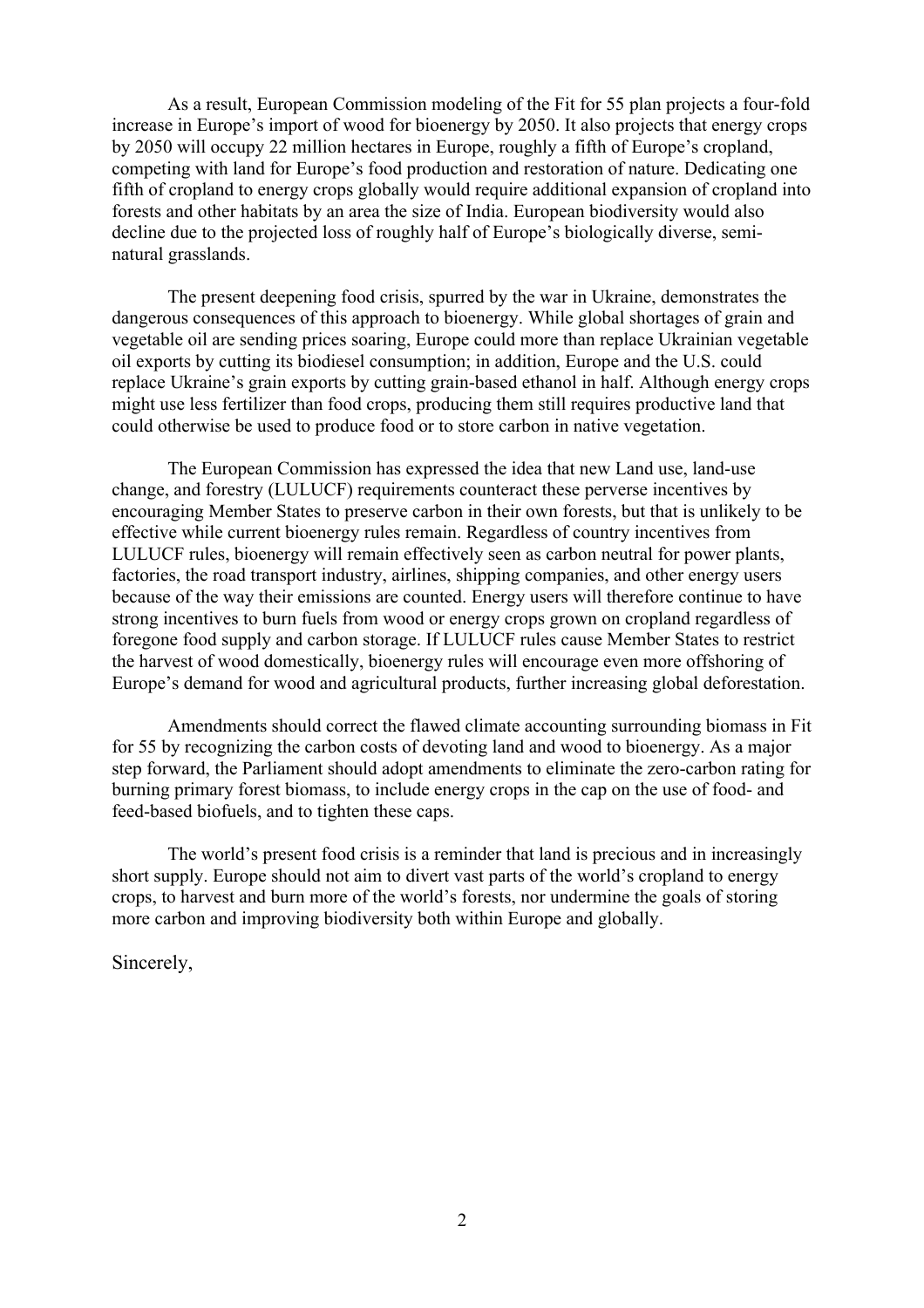# Alphabetical order

**Massimo Blonda** Istituto di Ricerca Sulle Acque Consiglio Nazionale delle Ricerche (CNR-IRSA) Bari, Italy

## **Michele Carducci**

Full Professor of Comparative Constitutional Law - CEDEUAM University of Salento Lecce, Italy

#### **Dragan Petrov Chobanov**

Professor Institute of Biodiversity and Ecosystem Research Bulgarian Academy of Sciences Sofia, Bulgaria

# **Kevin Cianfaglione**

Université de Lorraine, Campus Bridoux Metz, France

## **Margherita Ciervo**

Professor Dipartimento di Economia, Management e Territorio Università degli Studi di Foggia Foggia, Italy

## **Denis Couvet**

Professor, Natural History Museum President Fondation pour la Recherche sur la Biodiversité Member Académie d'Agriculture de France Paris, France

#### **Wolfgang Cramer**

Professor, IMBE, CNRS, Aix Marseille Université, Member Académie d'Agriculture de France Aix-en-Provence, France

#### **Alfredo Di Filippo**

Associate Professor in Plant Biology and **Ecology** National Geographic Explorer Università della Tuscia Viterbo, Italy

## **Karlheinz Erb**

Associate Professor University of Natural Resources and Life **Sciences** Vienna, Austria

## **Simone Gingrich**

Researcher & Lecturer University of Natural Resources and Life Sciences Vienna, Austria

## **Helmut Haberl**

University Professor University of Natural Resources and Life Sciences Vienna, Austria

#### **Bjart Holtsmark**

Senior Researcher (Emeritus) Statistics Norway Oslo, Norway

## **Thomas Kastner**

Senior Scientist Senckenberg Biodiversity and Climate Research Centre, Frankfurt am Main, Germany

#### **Vassiliki Kati**

Professor of Biodiversity Conservation Head of Biodiversity Conservation Lab Dept. of Biological Applications and Technology, University of Ioannina Ioannina, Greece

#### **Markus Kröger**

Associate Professor and Academy of Finland Research Fellow Global Development Studies, Faculty of Social Sciences, University of Helsinki Helsinki, Finland

## **Tobias Kuemmerle**

Professor Humboldt-University Berlin, Berlin, Germany

**Luc Lens** Senior Full Professor Department of Biology, Ghent University Ghent, Belgium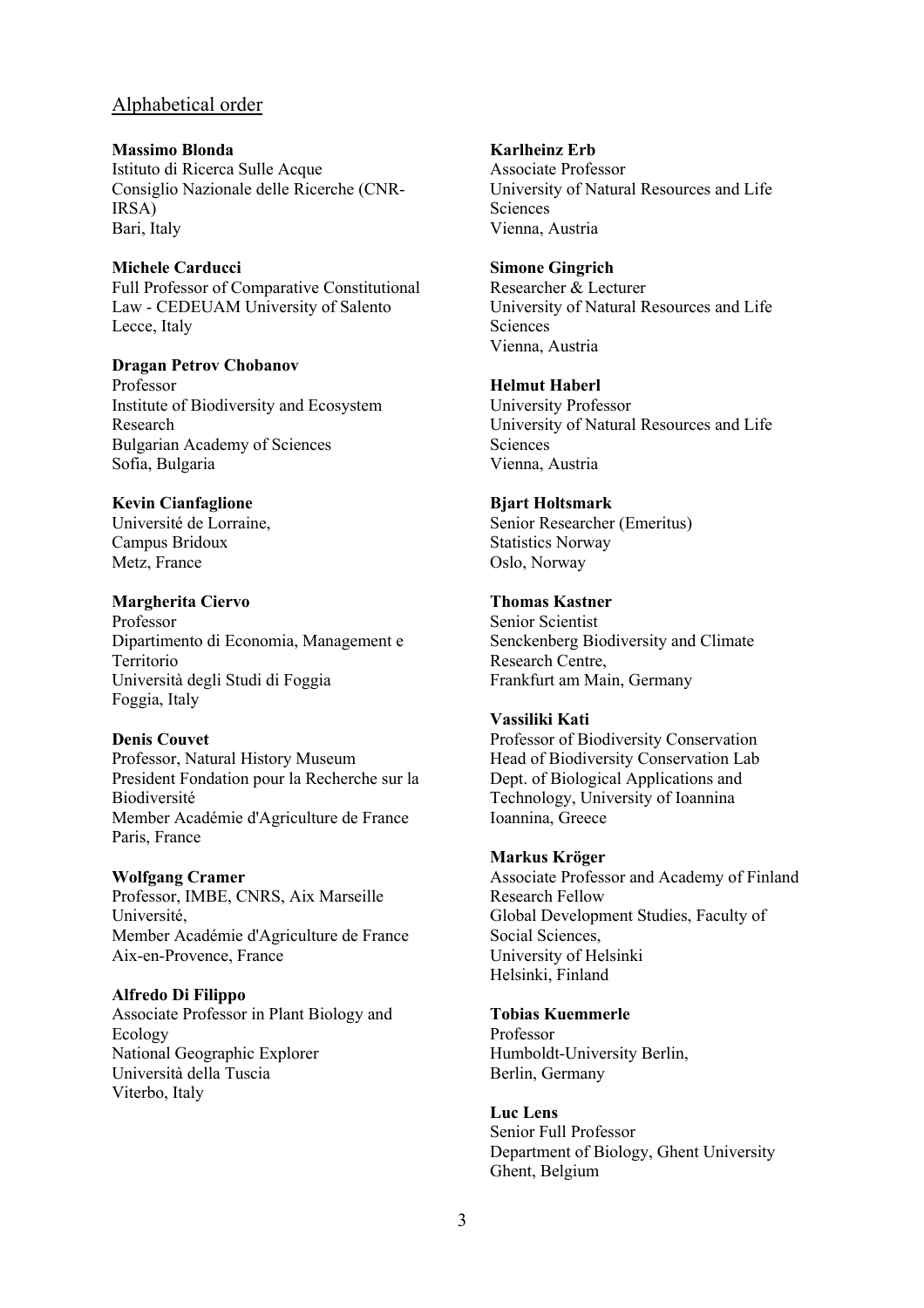## **Wolfgang Lucht**

Professor Potsdam Institute for Climate Impact Research and Humboldt University Berlin, Member of the German Government's Council on the Environment SRU

### **Patrick Meyfroidt**

F.R.S.-FNRS Université Catholique de Louvain (UCL) Louvain-la-Neuve, Belgium

#### **Christina Moberg**

President, European Academies' Science Advisory Council Emeritus Professor KTH Royal Institute of Technology Stockholm, Sweden

#### **Mikko Mönkkönen**

Professor in Applied Ecology, Dean of the Faculty Faculty of Mathematics and Sciences University of Jyväskylä Finland

## **Michael Norton**

Professor Environmental Program Chair European Academies Science Advisory Panel University of Tokyo (Retired)

## **José M. Rey Benayas**

Full Professor Grupo "Ecología y Restauración Forestal" (FORECO), Dpto. de Ciencias de la Vida - Unidad Docente de Ecología Universidad de Alcalá Madrid, Spain

#### **Maria Rosa Paiva**

Professor Fellow A.v. Humboldt Foundation, DE, NOVA School of Science and Technology Caparica, Portugal

#### **Tobias Plieninger**

Professor of Social-Ecological Interactions in Agricultural Systems Dept. of Agricultural Economics and Rural Development, University of Göttingen, Faculty of Organic Agricultural Sciences, University of Kassel Germany

#### **Paolo Pupillo**

Emeritus Professor of Plant Physiology Department of Pharmacy and Biotechnology University of Bologna Bologna, Italy

#### **Bartolomeo Schirone**

Dipartimento di Scienze Agrarie e Forestali Università della Tuscia Viterbo, Italy

## **Timothy Searchinger**

School of Public & International Affairs Princeton University, U.S.A.

#### **Nuria Selva**

Associate Professor Institute of Nature Conservation Polish Academy of Sciences Kraków, Poland

### **Josef Settele**

Dept. of Conservation Biology & Social-Ecological Systems Helmholtz Centre for Environmental Research  $-$  UFZ Co-chair IPBES Global Assessment; German Government Advisory Council on the Environment (SRU) Halle, Germany

#### **David Storch**

Faculty of Science Department of Ecology Center for Theoretical Study Charles University & Czech Academy of Sciences Prague, Czech Republic

#### **Marek Svitok**

Faculty of Ecology and Environmental Sciences Dept. Biology and General Ecology Technical University in Zvolen Zvolen, Slovakia

#### **Miroslav Svoboda**

Faculty of Forestry and Wood Sciences Czech University of Life Sciences Prague, Czech Republic